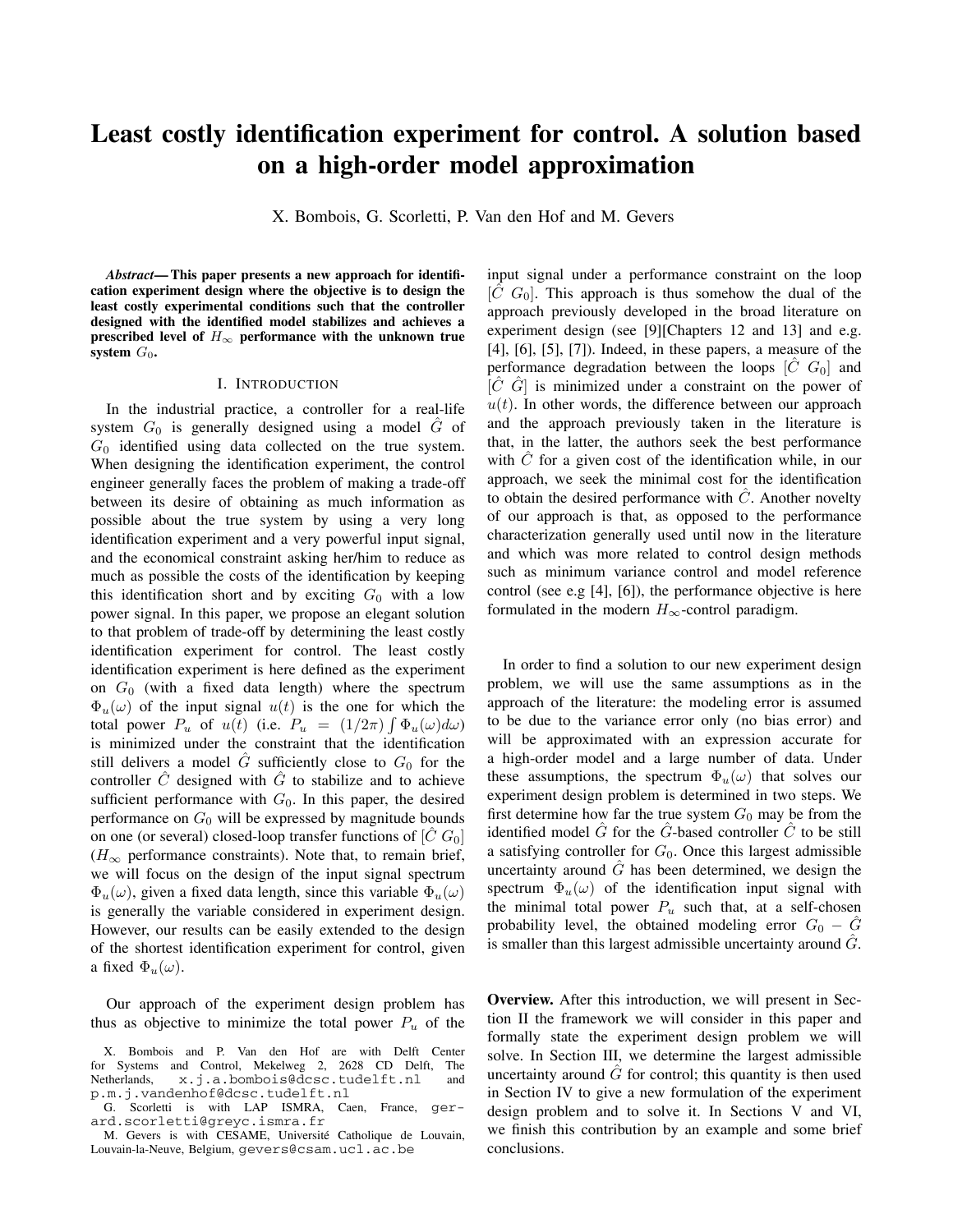#### II. CONSIDERED PROBLEM

We will assume that the stable true system  $G_0(z)$  can be parametrized using an unknown parameter vector  $\theta_0 \in \mathbb{R}^k$ i.e.  $G_0(z) = G(z, \theta_0)$ , and that the input-output relation of this true system is given by  $y(t) = G(z, \theta_0)u(t) + v(t)$ where the additive noise  $v(t)$  is the realization of a zeromean stochastic process. As said in the introduction, we want to design the least costly identification experiment on  $G_0$  which yields a model sufficiently close to  $G_0$  for the controller designed with this model to stabilize and achieve sufficient performance with  $G_0$ . For this purpose let us make the following assumptions.

## *A. Assumptions on the identification expreiment*

We will consider that the identification experiment on the true system is performed in open-loop in the Prediction Error (PE) Identification framework [9]. We further assume that this identification experiment will be performed using a full-order model structure  $\mathcal{M} = \{ G(z, \theta) \}$  and with a fixed amount  $N$  of collected data. In the design of such identification experiment, we have consequently only one degree of freedom: the power spectrum  $\Phi_u(\omega)$  of the input signal  $u(t)$  that we will apply to the true system to identify it.

Such an identification experiment delivers a parameter vector  $\hat{\theta}_N \in \mathbf{R}^k$  which defines the identified model  $G(z, \hat{\theta}_N)$  [9]. Due to the stochastic property of the noise  $v(t)$ , the identified parameter vector  $\hat{\theta}_N$  is (asymptotically) normally distributed with mean  $\theta_0$  and a covariance matrix  $P_{\theta} \in \mathbf{R}^{k \times k}$  which can be estimated with the data, i.e  $\hat{\theta}_N \sim \mathcal{N}(\theta_0, P_{\theta})$ . This means that the error  $\hat{\theta}_N - \theta_0$  between identified and true parameter vectors is a random variable, but that, with probability 0.95, the true parameter vector  $\theta_0$  lies in the following ellipsoid  $U_\Phi$  centered at  $\theta_N$  and defined by the covariance matrix  $P_{\theta}$ :

$$
U_{\Phi} = \left\{ \theta \mid (\theta - \hat{\theta}_N)^T P_{\theta}^{-1} (\theta - \hat{\theta}_N) < \chi \right\} \tag{1}
$$

with  $\chi$  such that  $Pr(\chi^2(k) < \chi) = 0.95$ . The ellipsoid  $U_{\Phi}$ (which gives an upper bound on the error  $\hat{\theta}_N - \theta_0$ ) is a function of the chosen input spectrum  $\Phi_u(\omega)$ . Indeed, the covariance matrix  $P_{\theta}$  is a (complicated) function of  $\Phi_u(\omega)$ [9], and using (1), it is easy to see that the smaller  $P_{\theta}$ , the smaller the ellipsoid  $U_{\Phi}$  (and thus the smaller the error  $\hat{\theta}_N - \theta_0$ ).

The error between identified and true parameter vectors being a random variable, so is the modeling error  $G_0(e^{j\omega})$ −  $G(e^{j\omega}, \hat{\theta}_N)$ . Using the property that  $Pr(\theta_0 \in U_{\Phi})=0.95$ , we can nevertheless state the following: the probability that the modeling error  $|G_0(e^{j\omega}) - G(e^{j\omega}, \hat{\theta}_N)|$  is smaller than

$$
r_{\Phi}(\omega) \stackrel{\Delta}{=} \sup_{\theta \in U_{\Phi}} \left| G(e^{j\omega}, \theta) - G(e^{j\omega}, \hat{\theta}_N) \right| \tag{2}
$$

for all  $\omega$  is equal to 95%. It can be proven that  $r_{\Phi}(\omega)$  can be exactly computed by solving a LMI-based optimization problem at each  $\omega$  (see the appendix).

Since the ellipsoid  $U_{\Phi}$  is a function of the chosen input spectrum  $\Phi_u(\omega)$ , the upper bound  $r_{\Phi}(\omega)$  on the modeling error is also a function of  $\Phi_u(\omega)$ . A more straightforward relation between the bound  $r_{\Phi}(\omega)$  on the modeling error at each frequency and the input spectrum  $\Phi_u(\omega)$  can be deduced if we assume that both the number of data N and the McMillan degree n of  $G(z, \theta)$  are large ( $N \to \infty$ ) and  $n \to \infty$ ). Indeed, under this assumption, we have the following result:

$$
E\left((G(e^{j\omega},\hat{\theta}_N) - G_0(e^{j\omega}))^*(G(e^{j\omega},\hat{\theta}_N) - G_0(e^{j\omega}))\right)
$$

$$
\approx \frac{n}{N} \frac{\Phi_v(\omega)}{\Phi_u(\omega)}
$$

where  $\Phi_v(\omega)$  is the spectrum of the noise  $v(t)$ . This expression shows that, at each  $\omega$ , the expected value of the square of the modulus of the modeling error is approximately inversely proportional to  $\Phi_u(\omega)$ . Based on this approximation, we can deduce that, at each  $\omega$ , the square of the quantity  $r_{\Phi}(\omega)$  defined in (2) must be also approximately inversely proportional to the input spectrum  $\Phi_u(\omega)$  when N and n are large, and thus that

$$
\frac{r_{\Phi,1}^2(\omega)}{r_{\Phi,2}^2(\omega)} \approx \frac{\Phi_{u,2}(\omega)}{\Phi_{u,1}(\omega)}\tag{3}
$$

where  $r_{\Phi,1}(\omega)$  and  $r_{\Phi,2}(\omega)$  are the upper bound on the modeling error corresponding to two identification experiments performed in the same full-order model structure on the same true system and with the same number of data N, but with input spectrum  $\Phi_{u,1}(\omega)$  and  $\Phi_{u,2}(\omega)$ , respectively.

#### *B. Assumptions on the control design*

As said previously, we aim at designing a "satisfying" controller  $C(z)$  for the unknown true system  $G_0$  using a model  $\hat{G} = G(z, \hat{\theta}_N)$  of  $G_0$  identified in the PE framework. We will state that a controller  $\hat{C}$  is a satisfying controller for  $G_0$  if  $\hat{C}$  stabilizes  $G_0$  and achieves a certain performance level with  $G_0$ . This required performance level will be here formulated under the form of constraints on one or more  $H_{\infty}$  cost functions:  $J(G_0(z), \tilde{C}(z), W(z)) < 1$  where  $W(z)$  is some given performance filter. In this paper, for simplicity, we will consider only one  $H_{\infty}$  performance constraint given by:

$$
J(G_0, \hat{C}, W) = \left\| \frac{W}{1 + G_0 \hat{C}} \right\|_{\infty} < 1.
$$
 (4)

The controller  $\hat{C}$  for  $G_0$  will be designed with an identified model  $\hat{G}$  of  $G_0$  and using a fixed  $H_{\infty}$  control design method (i.e.  $H_{\infty}$  control design with fixed weights)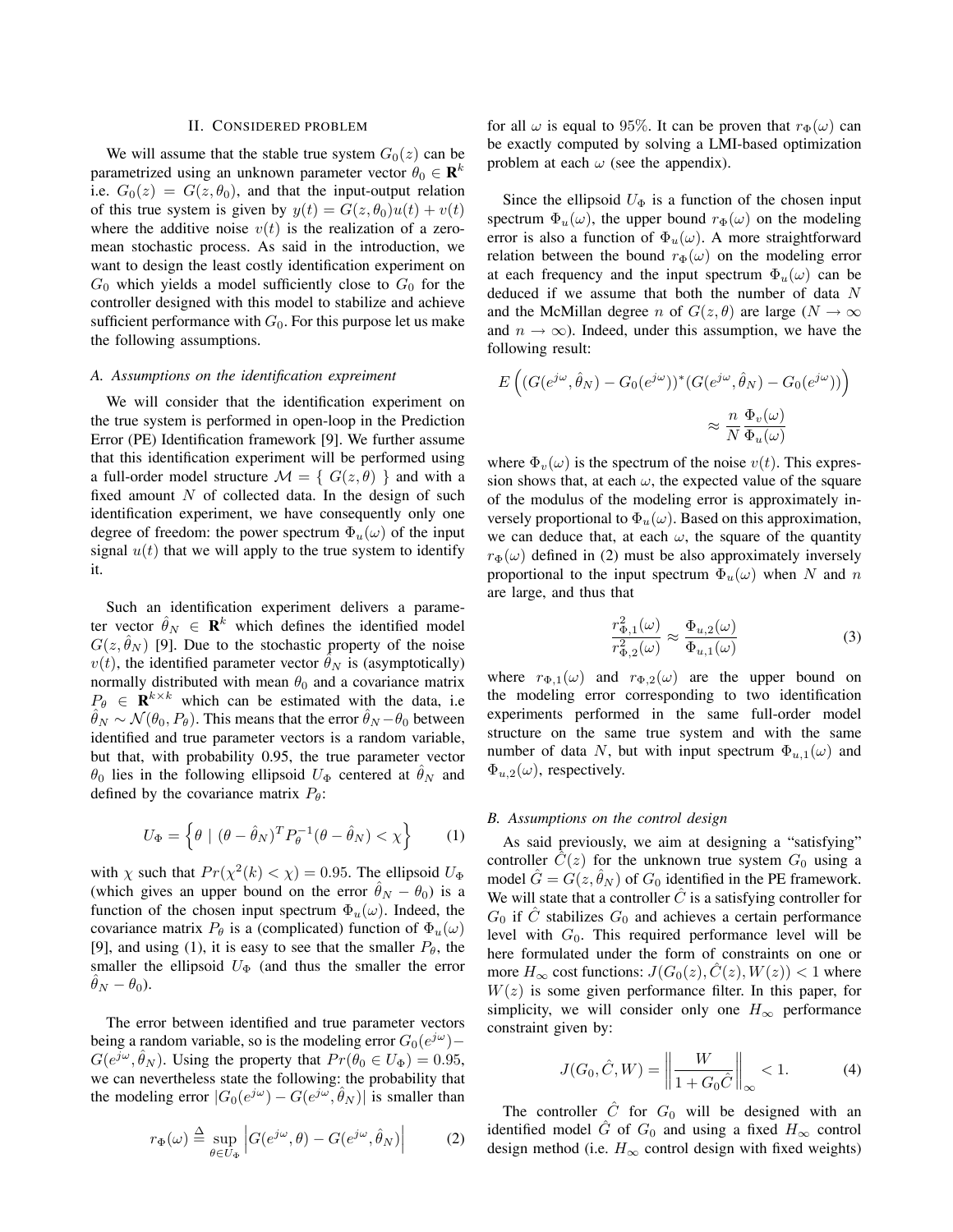[11]. This control design must of course at least ensure that C stabilizes G and that  $J(\hat{G}(z), \hat{C}(z), W(z)) \leq \gamma < 1$ where  $\gamma$  is a fixed number smaller than one. In other words:

$$
\hat{G}(z) \rightarrow \hat{C}(z) \text{ such that } [\hat{C} \ \hat{G}] \text{ stable and} J(\hat{G}(z), \hat{C}(z), W(z)) \le \gamma < 1.
$$
 (5)

Since the identified model  $\hat{G} = G(z, \hat{\theta}_N)$  is, in practice, never equal to  $G_0$ , the controller  $\hat{C}(z)$  designed with  $G(z, \hat{\theta}_N)$  is not guaranteed to stabilize  $G_0$  and to satisfy (4). In this paper, we will nevertheless show that it is possible to design the identification experiment delivering  $G$  in such a way that, modulo a self-chosen probability level, the controller  $C$  designed with the identified model  $G$ will stabilize the unknown true system  $G_0$  and satisfy (4). Moreover, we will determine the least costly identification experiment having this property.

## *C. The least costly experiment design*

It is obvious that, for identification experiments with a fixed data length N such as presented in Section II-A, the costs of the identification are minimized if the total power  $P_u$  of the input signal is minimized. Consequently, the experiment design problem in our framework can be formulated as follows:

**Experiment design problem:** *For an identification experiment performed on* G<sup>0</sup> *with* N *data, determine the power spectrum*  $\Phi_u(\omega)$  *of the input signal*  $u(t)$  *which minimizes the total power*  $P_u$  *of u(t) i.e.*  $P_u \triangleq \frac{1}{2\pi} \int_{-\pi}^{\pi} \Phi_u(\omega) d\omega$  under *the constraint that*  $\Phi_u(\omega) > 0$   $\forall \omega$  *and the constraint that, with a confidence level of 95*  $\%$ *, the controller*  $\hat{C}$  *designed from the identified model* Gˆ *using (5) is guaranteed to stabilize*  $G_0$  *and to achieve the desired level of performance* (4) *with*  $G_0$ *.* 

# III. ADMISSIBLE UNCERTAINTY AROUND THE IDENTIFIED MODEL

In order to determine the spectrum solving the experiment design problem presented above, a logical first step is to determine how close the true system  $G_0$  has to be from  $\tilde{G}$ for (4) to hold and for  $\ddot{C}$  to stabilize  $G_0$ . For this purpose, we use the following proposition.

*Proposition 3.1:* Consider a stable model  $\hat{G}$  and the performance criterion (4). Then, the controller  $\hat{C}$  designed from  $\hat{G}$  using (5) stabilizes and achieves  $J(G, \hat{C}, W) < 1$ with all stable plants G such that  $|G(e^{j\omega})-\hat{G}(e^{j\omega})| \leq r(\omega)$ if and only if

$$
r(\omega) \le r_{adm}(\omega, \hat{G}) \quad \forall \omega \tag{6}
$$

where  $r_{adm}(\omega, \hat{G})$  is called the largest admissible uncertainty around  $\hat{G}$  and is defined by:

$$
r_{adm}(\omega, \hat{G}) \triangleq \frac{\left| 1 + \hat{G}(e^{j\omega})\hat{C}(e^{j\omega}) \right| - \left| W(e^{j\omega}) \right|}{\left| \hat{C}(e^{j\omega}) \right|}. \tag{7}
$$

**Proof.** We will first prove that, at each  $\omega$ ,  $r_{adm}(w, \tilde{G})$  given in (7) is the largest value of  $r(\omega)$  for which  $J(G, \hat{C}, W) < 1$ with all stable plants G such that  $|G(e^{j\omega})-\hat{G}(e^{j\omega})| \leq r(\omega)$ . For this purpose, note that  $J(G, \hat{C}, W) < 1$  holds if and only if, at each  $\omega$ ,

$$
\left|1+\hat{G}(e^{j\omega})\hat{C}(e^{j\omega})+\Delta(e^{j\omega})\hat{C}(e^{j\omega})\right|>\left|W(e^{j\omega})\right|
$$

where  $\Delta(z) \stackrel{\Delta}{=} G(z) - \hat{G}(z)$ . Consequently, the largest value  $r_{adm}(\omega, \hat{G})$  for which  $J(G, \hat{C}, W)$  < 1 holds for all  $\Delta(e^{j\omega})$ such that  $|\Delta(e^{j\omega})| \leq r_{adm}(\omega, \hat{G})$ , obeys the following:

$$
\left|1+\hat{G}(e^{j\omega})\hat{C}(e^{j\omega})\right| - r_{adm}(\omega,\hat{G})\left|\hat{C}(e^{j\omega})\right| = |W(e^{j\omega})|
$$

which delivers (7). The remaining of the proof consists then of verifying that the loops  $[C G]$  are also stable for all these G. For this purpose, notice that, at each  $\omega$ ,

$$
\left| G(e^{j\omega}) - \hat{G}(e^{j\omega}) \right| \le r_{adm}(\omega, \hat{G}) < \frac{\left| 1 + \hat{G}(e^{j\omega})\hat{C}(e^{j\omega}) \right|}{\left| \hat{C}(e^{j\omega}) \right|}
$$

The stability property is therefore a direct consequence of the small gain theorem [11][page 145].

Note that the largest admissible uncertainty region  $r_{adm}(\omega, \tilde{G})$  around  $\tilde{G}$  is a function of the considered model  $\tilde{G}$ , of the controller  $\tilde{C}$  designed from  $\tilde{G}$  with (5) and of the chosen performance weight  $W(z)$ .

## IV. SOLUTION OF THE EXPERIMENT DESIGN PROBLEM

The results presented in the previous sections will allow us to reformulate the experiment design problem considered in this paper in a more compact way. Indeed, on the one hand, according to Proposition 3.1, the frequency function  $r_{adm}(\omega, \hat{G})$  determines the maximal distance  $|G(e^{j\omega}) - \tilde{G}(e^{j\omega})|$  such that the  $\tilde{G}$ -based controller  $\tilde{C}$  still stabilizes and achieves sufficient performance with G. On the other hand, the frequency function  $r_{\Phi}(\omega)$  given in (2) determines an upper bound (with confidence level 0.95) for the modeling error  $|G_0(e^{j\omega}) - \hat{G}(e^{j\omega})|$  obtained after an identification experiment using an input signal with spectrum  $\Phi_u(\omega)$ . Using these two notions, the identification experiment problem presented at the end of Section II-C can therefore now be rewritten as follows:

**Experiment design problem.** *For an identification experiment performed on* G<sup>0</sup> *with* N *data, determine the power spectrum*  $\Phi_u(\omega)$  *of the input signal*  $u(t)$  *which minimizes the power*  $P_u$  *of*  $u(t)$  *under the constraint that*  $\Phi_u(\omega)$ 0 ∀ω *and the constraint that*

$$
r_{\Phi}(\omega) \le r_{adm}(\omega, \hat{G}) \quad \forall \omega \tag{8}
$$

*where*  $r_{\Phi}(\omega)$  *is defined in (2) and*  $r_{adm}(\omega, \hat{G})$  *is the largest admissible uncertainty around the particular model* Gˆ *identified in this experiment.*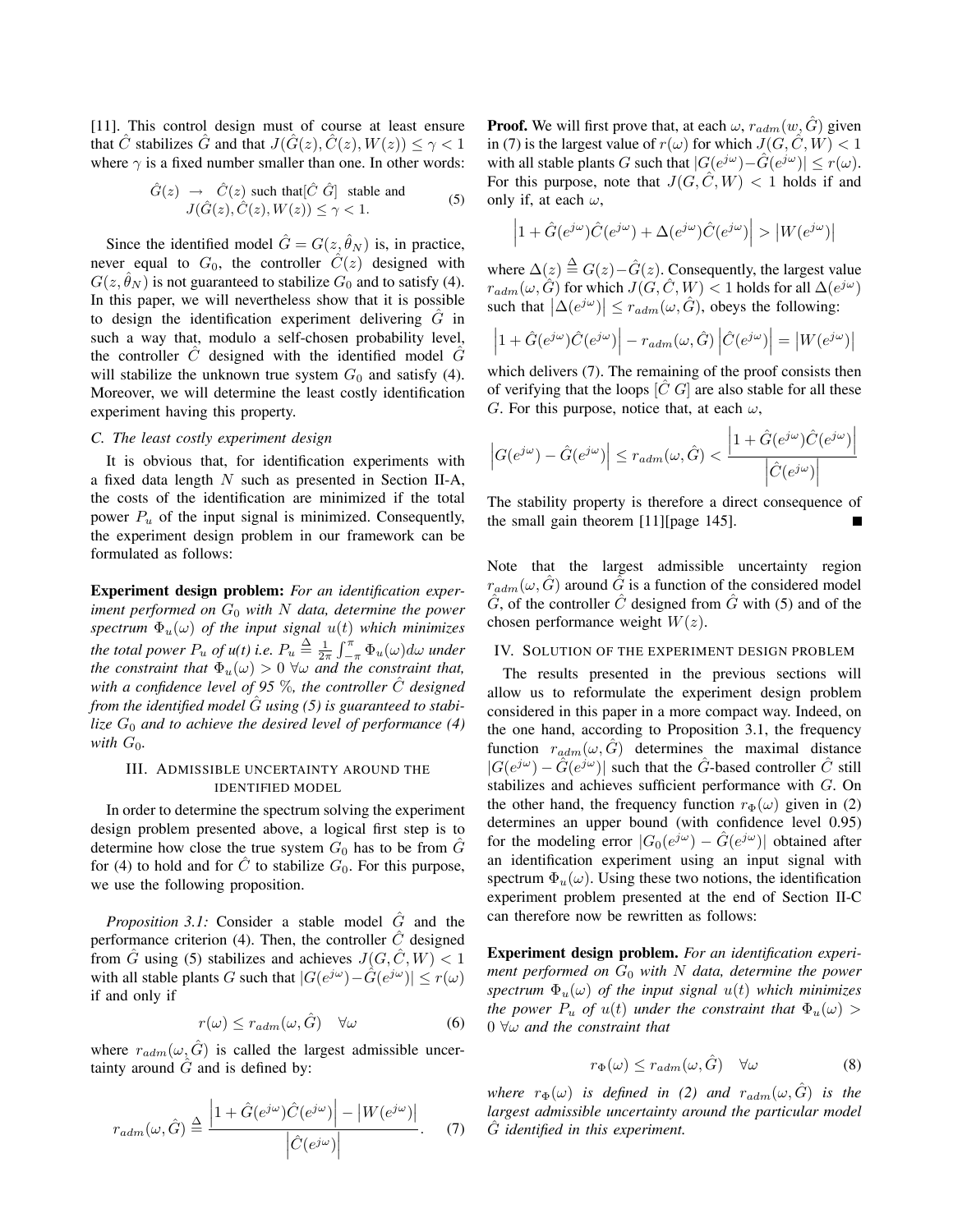As usual in the experiment design theory, the experiment design presented just above is not solvable without prior information about the system we want to identify and the model we will identify. This will be evidenced in the sequel. This prior information will be gained using an initial and exploratory identification experiment. Let us make the following assumptions about this initial identification experiment.

*Assumption 4.1:* An initial identification experiment performed on  $G_0$  with N data and an input spectrum  $\Phi_{u,init}(\omega)$  has delivered a model  $\hat{G}_{init}$ . We further assume that this identification experiment was such that:

$$
\exists \omega \text{ for which } r_{\Phi,init}(\omega) > r_{adm}(\omega, \hat{G}_{init}). \tag{9}
$$

where  $r_{\Phi,init}(\omega)$  is the upper bound of the modeling error obtained in this initial experiment (see (2)) and  $r_{adm}(\omega, \hat{G}_{init})$  is the largest admissible uncertainty around the identified  $\hat{G}_{init}$ . The frequency function  $r_{\Phi,init}(\omega)$ can be computed using LMI optimization as stated earlier and, according to (7),  $r_{adm}(\omega, \hat{G}_{init})$  can be computed as follows:

$$
r_{adm}(\omega, \hat{G}_{init}) = \frac{\left|1 + \hat{G}_{init}(e^{j\omega})\hat{C}_{init}(e^{j\omega})\right| - |W(e^{j\omega})|}{\left|\hat{C}_{init}(e^{j\omega})\right|}
$$
(10)

with  $\hat{C}_{init}$ , the controller designed from  $\hat{G}_{init}$  with (5).

Note that, according to Proposition 3.1, assumption (9) implies that  $\hat{C}_{init}$  is not guaranteed to be a satisfying controller for  $G_0$ . Because of this assumption (9), the initial identification experiment is thus assumed to have been performed with an input signal whose power is inferior to the power we will have to choose when designing the least costly identification experiment for control (i.e. the solution of the considered experiment design problem). The initial identification experiment is thus assumed to be a "cheaper" identification experiment than the one we want to design.

We now show that this initial identification experiment is indeed necessary to deduce a solution for the experiment design problem. A first use of this initial experiment is that the quantity  $r_{adm}(\omega, G_{init})$  defined in (10) can be considered as an approximation of  $r_{adm}(\omega, \hat{G})$ . This quantity  $r_{adm}(\omega, G)$  is necessary to the solution of the experiment design problem as shown in (8) and can not be computed a-priori since the model  $\hat{G}$  is unknown at the very moment we design the identification experiment. The experiment design problem would therefore be unfeasible if we could not replace the unknown  $r_{adm}(\omega, \hat{G})$  by an known approximation i.e.  $r_{adm}(\omega, \hat{G}_{init}).$ 

The experiment design problem would also not be solvable if we would not possess a direct relation between the quantity  $r_{\Phi}(\omega)$  in (8) and the design variable  $\Phi_u(\omega)$ . The results of the initial identification experiment combined with the approximation (3) provides us with such an (approximated) relation. Indeed, based on (3) and Assumptions 4.1, we have that

$$
r_{\Phi}^{2}(\omega) \approx r_{\Phi,init}^{2}(\omega) \frac{\Phi_{u,init}(\omega)}{\Phi_{u}(\omega)}
$$
(11)

Using the estimate  $r_{adm}(\omega, \hat{G}_{init})$  of  $r_{adm}(\omega, \hat{G})$  and the (approximated) relation (11) between  $r_{\Phi}(\omega)$  and  $\Phi_u(\omega)$ , the experiment design problem stated in the beginning of this section and leading to the least costly identification experiment for control can be solved.

*Proposition 4.1:* Assume than an initial identification experiment has been performed (see Assumptions 4.1). Then, the spectrum  $\Phi_u(\omega)$ , solution of the experiment design problem presented above in this section, can be approximated at each  $\omega$  by:

$$
\Phi_u(\omega) \approx \Phi_{u,init}(\omega) \frac{r_{\Phi,init}^2(\omega)}{r_{adm}^2(\omega, \hat{G}_{init})}
$$
(12)

where  $r_{adm}(\omega, \hat{G}_{init})$  and  $r_{\Phi,init}(\omega)$  are defined in Assumptions 4.1.

**Proof.** By replacing  $r_{\Phi}(\omega)$  by its approximation (11) and by replacing  $r_{adm}(\omega, \hat{G})$  by its estimate  $r_{adm}(\omega, \hat{G}_{init})$ , the condition  $r_{\Phi}(\omega) \leq r_{adm}(\omega, \hat{G})$   $\forall \omega$  becomes:

$$
r_{\Phi,init}^2(\omega) \frac{\Phi_{u,init}(\omega)}{\Phi_u(\omega)} \le r_{adm}^2(\omega, \hat{G}_{init}) \quad \forall \omega \qquad (13)
$$

This last expression directly yields (12) as the solution of the experiment design problem.

Let us summarize. We wanted to determine the least powerful input signal for an identification experiment such that (8) holds (and guaranteeing consequently that the model-based controller stabilizes and achieves the required performance level). For this purpose, an initial experiment is necessary. This identification experiment will typically be performed with a (very) low power input signal and therefore be such that the obtained upper bound on the modeling error is too large to guarantee with a confidence level of 0.95 that  $C_{init}$  is a satisfying controller for  $G_0$  (see Assumptions 4.1). However the information delivered by this initial and "unsuccessful" identification experiment enables us to determine the solution of our experiment design problem as shown in the previous proposition. Indeed, the previous proposition gives us the least costly experimental condition (i.e. the spectrum  $\Phi_u(\omega)$  corresponding to the minimal power of  $u(t)$ ) for an identification experiment delivering a model  $\tilde{G}$  for which the corresponding controller  $\hat{C}$  will well stabilize  $G_0$  and satisfy  $(4)$ .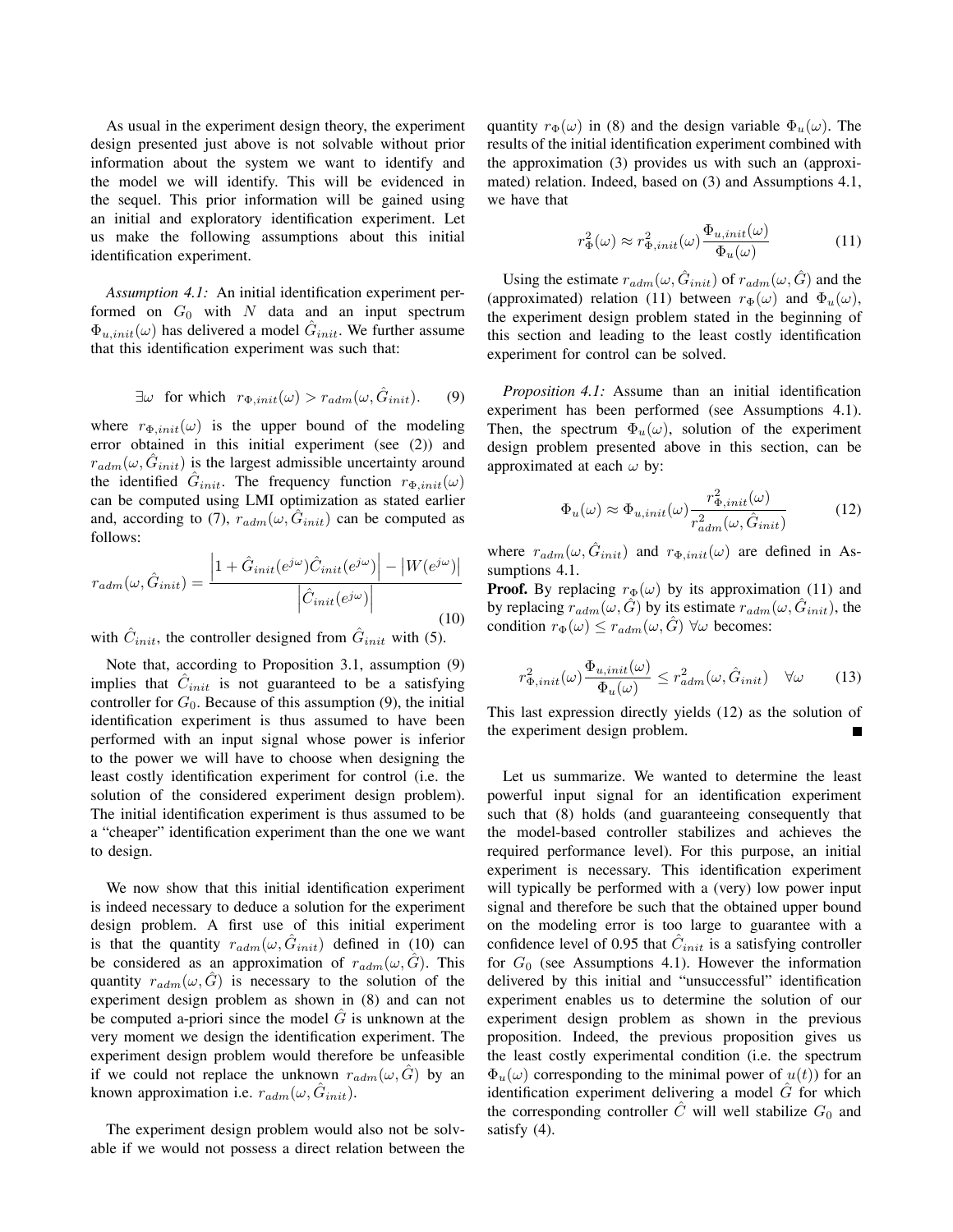The expression (12) for the power spectrum  $\Phi_u(\omega)$ of  $u(t)$  that solves our experiment design problem can be explained as follows. Expression (12) shows that the spectrum  $\Phi_u(\omega)$  must be chosen larger than  $\Phi_{u,init}(\omega)$  at those frequencies where the modeling error  $r_{\Phi,init}(\omega)$  is larger than the admissible uncertainty and  $\Phi_u(\omega)$  must be chosen smaller than  $\Phi_{u,init}(\omega)$  at those frequencies where the modeling error  $r_{\Phi,init}(\omega)$  is smaller than the admissible uncertainty. In order to choose the factor  $\Phi_u(\omega)/\Phi_{u,init}(\omega)$ with which  $\Phi_u(\omega)$  has to be increased or decreased we use the fact that:

$$
\frac{\Phi_u(\omega)}{\Phi_{u,init}(\omega)} \approx \frac{r_{\Phi,init}^2(\omega)}{r_{\Phi}^2(\omega)}
$$

to precisely determine the spectrum  $\Phi_u(\omega)$  for which, based on the high-order model approximation (11),  $r_{\Phi}(\omega) = r_{adm}(\omega, \hat{G}_{init})$   $(\approx r_{adm}(\omega, \hat{G}))$  at each frequency.

## V. ILLUSTRATION: FLEXIBLE TRANSMISSION SYSTEM

We consider as *true system* the half-load flexible transmission system having the following input-output relation:  $y(t) = (B_0(z)/A_0(z))u(t) + (1/A_0(z))e(t)$ with  $B_0(z) = z^{-3}(0.10276 + 0.18123z^{-1}), A_0(z) =$  $1-1.99185z^{-1}+2.20265z^{-2}-1.84083z^{-3}+0.89413z^{-4}$ and  $e(t)$  is the realization of a white noise signal of variance  $\sigma_e^2 = 0.5$ . This true system is a slightly modified version of the plant used as a benchmark in a special issue of the European Journal of Control [8]. In this example, we want to design the input spectrum  $\Phi_u(\omega)$ leading to the smallest power  $P_u$  for an identification experiment with  $N = 500$  data under the constraint that, with a confidence level of 0.95, the controller  $\hat{C}$  designed from the identified model  $\hat{G}$  with the control design method presented in the sequel is a satisfying controller for  $G_0$ . A controller  $\hat{C}$  is stated satisfying if  $\hat{C}$  stabilizes  $G_0$  and achieves the performance specification (4) with  $W(z) = (0.5165 - 0.4632z^{-1})/(1 - 0.999455z^{-1})$ . The controller  $\ddot{C}$  will be designed from an identified model  $\ddot{G}$ using the 4-block  $H_{\infty}$  control design method of [3] where one of the constraints is  $\left\|W/(1+\hat{G}\hat{C})\right\|_{\infty}$  $< 1$  with the same  $W(z)$  as above.

**Initial identification experiment.** In order to solve our problem, we need to perform an initial identification experiment. We have decided to perform a very cheap initial identification experiment: the input signal  $u(t)$  is chosen as a white noise signal of variance  $\sigma_{u,init}^2 = 0.1$  i.e.  $\Phi_{u,init}(\omega) = 0.1 \ \forall \omega$  (which has to be compared with  $\sigma_e^2 = 0.5$ ). It yields an identified model  $\hat{G}_{init}$ . Using the information obtained in this initial identification experiment, we can not guarantee, with a confidence level of 0.95, that the controller  $\hat{C}_{init}$  designed with  $\hat{G}_{init}$  using the method of [3] stabilizes  $G_0$  and satisfies (4). Indeed, if we compute the bound  $r_{\Phi,init}(\omega)$  on the obtained modeling error and the

frequency function  $r_{adm}(\omega, \hat{G}_{init})$  using (10), we see that  $r_{\Phi,init}(\omega) > r_{adm}(\omega, \hat{G}_{init})$  in the frequency range [0 0.8] as evidenced in Figure 1. Since  $\hat{G}_{init}$  and  $\hat{C}_{init}$  are not satisfactory enough, we need to design a new experiment design which will deliver enough information about  $G_0$ to design a satisfying controller for  $G_0$ . According to Proposition 4.1, the cheapest experiment design having this property is the one with an input signal  $\Phi_u(\omega)$  having the spectrum given by (12). This spectrum  $\Phi_u(\omega)$  is represented in Figure 2. In this figure, we see that the spectrum  $\Phi_u(\omega)$  is larger than  $\Phi_{u,init}(\omega)$  in the frequency range [0 0.8] where  $r_{\Phi,init}(\omega)$  was too large with respect to the admissible uncertainty  $r_{adm}(\omega, \hat{G}_{init}).$ 



Fig. 1.  $r_{\Phi,init}(\omega)$  (dashdot) and  $r_{adm}(\omega, \hat{G}_{init})$  (solid)



Fig. 2. the spectrum  $\Phi_u(\omega)$  given by (12)

**The least costly experiment design for robust control.** Figure 2 determines the spectrum  $\Phi_u(\omega)$  of the input signal  $u(t)$  corresponding to the least costly identification experiment. Normally, we should design an input signal having this particular spectrum  $\Phi_u(\omega)$ . However, here, for simplicity, we will design the least costly identification experiment where the input signal is constrained to be a white noise signal<sup>1</sup> and, thus, we will design the input signal

<sup>&</sup>lt;sup>1</sup>Such a choice has also the advantage that, in this case, the high-order model approximation (11) is also "accurate" for lower order model (see  $[10]$ ).